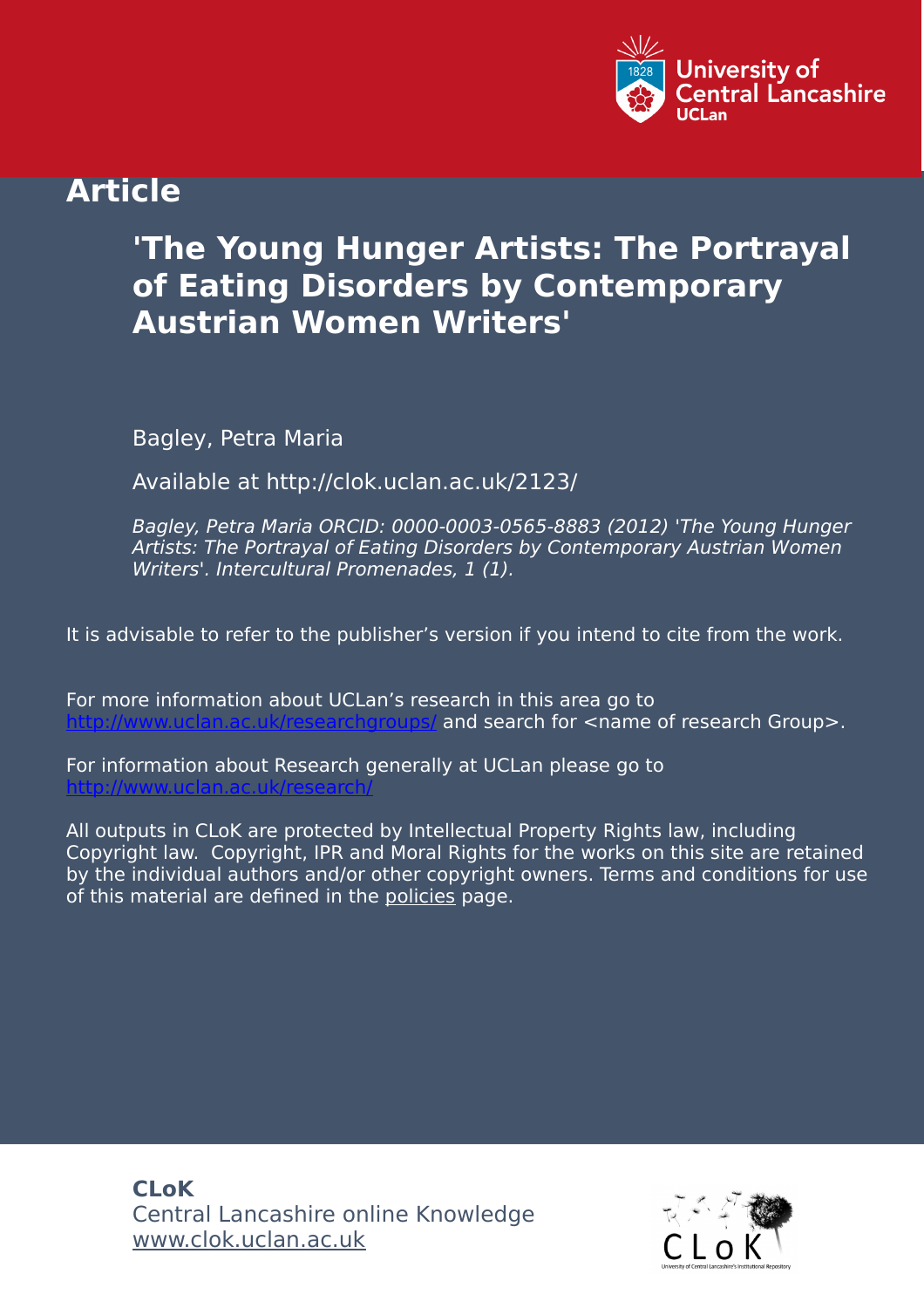*Petra M. Bagley University of Central Lancashire E-mail:* [PMBagley@uclan.ac.uk](mailto:PMBagley@uclan.ac.uk)

### **Key words:**

Austria, women's writing, eating disorders, Anna Mitgutsch, Helene Flöss

### **Abstract:**

*This paper explores how the abuse of food by young women is an expression of the need for attention as well as a form of self-punishment in psychological and physiological terms. In Anna Mitgutsch"s novel "Die Züchtigung" ("Punishment", 1985) the daughter attempts to hinder the development of her femininity in order to abate her mother"s increasing hatred of her. At the same time she binges to prove to the rest of society that her mother has been feeding her well and is therefore a "good" mother. In this ambivalent mother-daughter relationship Mitgutsch illustrates how the daughter agonises over her mother"s self-sacrifice, whilst eating/not eating in an almost sacrificial manner. Later she diets to please her lover and in the process becomes anorexic. This obsessive behaviour is the focus of Helene Flöss" "Dürre Jahre" ("The Lean Years", 1998). Here the desire to have the figure of a model begins at the age of 15 and ends after 7 years of calorie counting in a psychiatric ward for psychosomatics, where the protagonist weighs just 34 kilos. Both Mitgutsch"s and Flöss" novels feature young women who suffer at the hands of family and social pressures, so much so that they are prepared to starve and are starved of love.*

In this paper I discuss how the eating disorders, anorexia nervosa and bulimia are portrayed in modern Austrian women's fiction, in particular how the female protagonist uses non-eating and over-eating strategies as a visible but silent protest against familial and social pressures, and thus simultaneously transforms her body into her voice. For the female authors, the texts are a manifestation of both the literal and literary body. In her analysis of experiential texts written by female sufferers,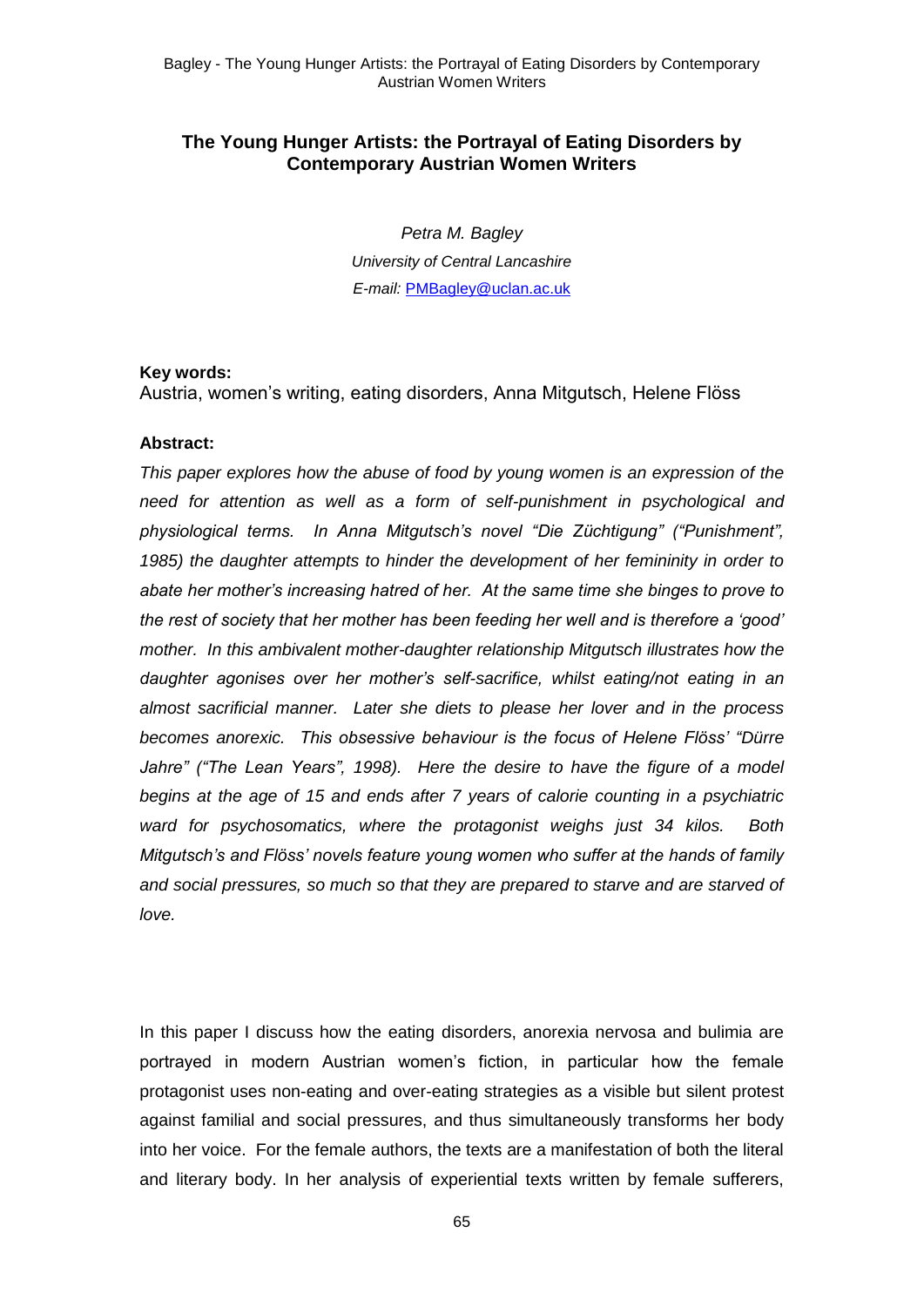Isabelle Meuret focuses on the writing process itself, arguing that 'writing size zero is the becoming flesh of the textual body' and as such the act of writing could be interpreted as providing sustenance and giving her life substance and meaning, albeit not physically (Meuret, 2006: 3). Some of the most prominent writers, among them Virginia Woolf, André Gide, Lord Byron, Emily Bronte and Franz Kafka, confessed during their lifetime to having had eating disorders. It could, therefore, be argued that the act of writing was and continues to be a route to recovery both creative and curative. By analysing the texts of two contemporary Austrian writers, Anna Mitgutsch and Helene Flöss, I will show how the female writer is able to break the silence around the abuse of food as a desperate outcry for love and happiness, an expression of the need for attention as well as a form of self-punishment in psychological and physiological terms. Moreover, research into this debilitating affliction has revealed deep associations with discipline, autonomy and will power, and as such, suggests a continuity between contemporary anorexia and the selfstarvation of the hunger artists of old. In the words of Maud Ellmann, 'anorectics are ―starving for attention‖. They are *making a spectacle of themselves,* in every sense' (Ellman, 1993: 17).

Anna Mitgutsch's novel *Die Züchtigung* (*Punishment,* 1985) chronicles the repeated mistakes of three generations of mothers living in rural Austria, the mistreatment of each daughter, the cruel and callous physical and mental torture passed down from one woman to the next. The narrator, Vera, is the present-day mother who has resolved not to beat her daughter, but with whom she fails to have a happy relationship. Her analysis of her own upbringing and her mother's life in order to find reasons for this absence of happiness are pivotal to the story. As will be shown, the desire of the daughter to please her mother by submitting to her influence is made painfully apparent by the daughter's attempts to hinder the development of her femininity and so abate her mother's increasing hatred of her. Later she diets to please her lover and in the process becomes anorexic. This obsessive behaviour is the focus of Helene Flöss's *Dürre Jahre* (*The Lean Years,* 1998, author's own translation). In this story the desire to have the figure of a model begins at the age of fifteen and ends after seven years of calorie counting in a psychiatric ward for psychosomatics. Both Mitgutsch's and Flöss' narratives feature young women who suffer at the hands of family and social pressures, so much so that they are prepared to starve and are starved of love.

The terms used to describe anorexia nervosa and bulimia nervosa are almost as varied as the causes and symptoms of these eating disorders, eating problems, afflictions, illnesses, diseases, addictions, pathological conditions. What they do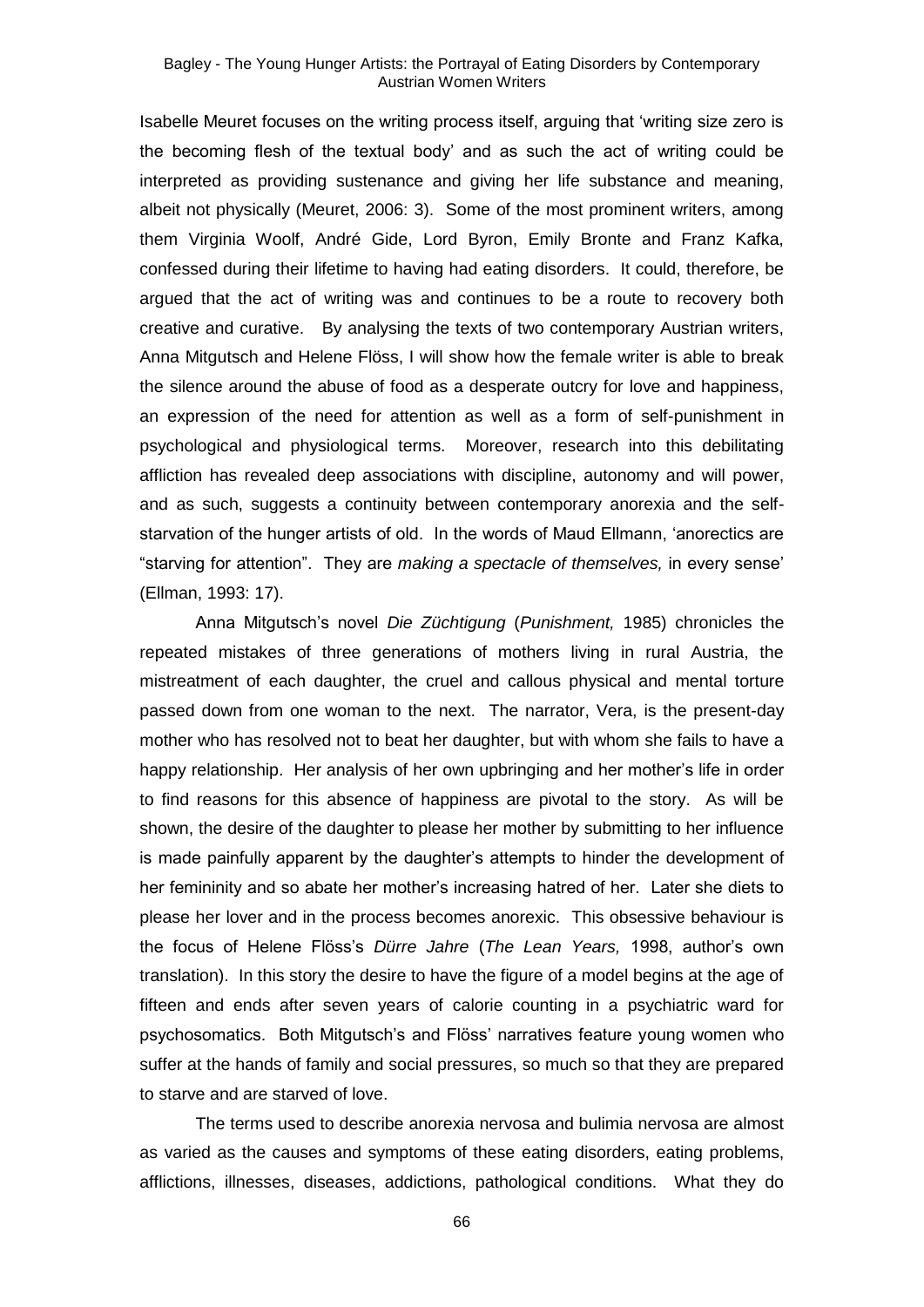have in common is an obsession with body weight and shape among predominantly adolescent girls and young women in Western industrialised countries. Both involve abnormal patterns of eating as well as an idealisation of thinness. The anorexic is incessantly preoccupied with food – attraction to and repulsion from. She refuses to eat. The term anorexia nervosa thus describes the syndrome of self-starvation, emaciation and loss of menstruation. The bulimic has frequent episodes of binge eating, which is almost always followed by purging by dint of self-induced vomiting, the use of laxatives, diuretics, fasting, over-exercising, all of which are usually done in secret.<sup>1</sup> The sufferers always believe they are fat and never see their bodies as thin enough. Body Image Distortion Syndrome (BIDS) has for a long time been seen as one of the hallmarks of anorexia. The anorectic stands in front of a mirror, which reflects back to her a grossly inflated and distorted image. Regarded as a widespread cultural disorder, Susan Bordo argues in her seminal study of feminism, culture and the body, that 'the anorectic does not misperceive her body; rather, she has learned all too well the dominant cultural standards of *how* to perceive' (Bordo, 2003: 57). The numerical figures do not make comfortable reading: roughly 10 percent of anorexics actually starve to death; as many as 28 percent of all school children may have an eating disorder; girls as young as 5 are unhappy with their bodies and want to be thinner (Moorhead, 2005).  $2$  Recently, researchers demonstrated that Barbie dolls could even encourage eating disorders. Girls aged 5- 8 were shown various female figures, including Barbie and a new American doll, Emme, whose body proportions represent a larger body shape. The negative effects of the image of Barbie were very strong: the girls were more dissatisfied with their shape and desired the doll's extreme thinness (Dobson, 2006).

From the time young girls receive their first Barbie doll, they are bombarded with media images of waif-like models and advertisements for diet pills. For many teenage girls, who see models like Kate Moss on the catwalk, beauty has become synonymous with slenderness. The fear is that by using stick-thin models with 'size zero/double zero' figures, the fashion industry is inadvertently encouraging their admirers to become anorexic. The Italian fashion designer, Donatella Versace, has expressed her concern that girls as young as 10 are worrying about their bodies. Her own daughter, now 20, has been battling anorexia for years. In Milan and Madrid super-thin models have been banned from the catwalks after the deaths of several ‗size zero' models (Pisa, 2007). In 2005, a German supermodel, Heidi Klum, made international news like Kate Moss, but not on account of drug taking nor on account of her beauty. She had been the host and one of the judges in a TV show for aspiring models called 'Germany's Next Top Model'. When the judges eliminated a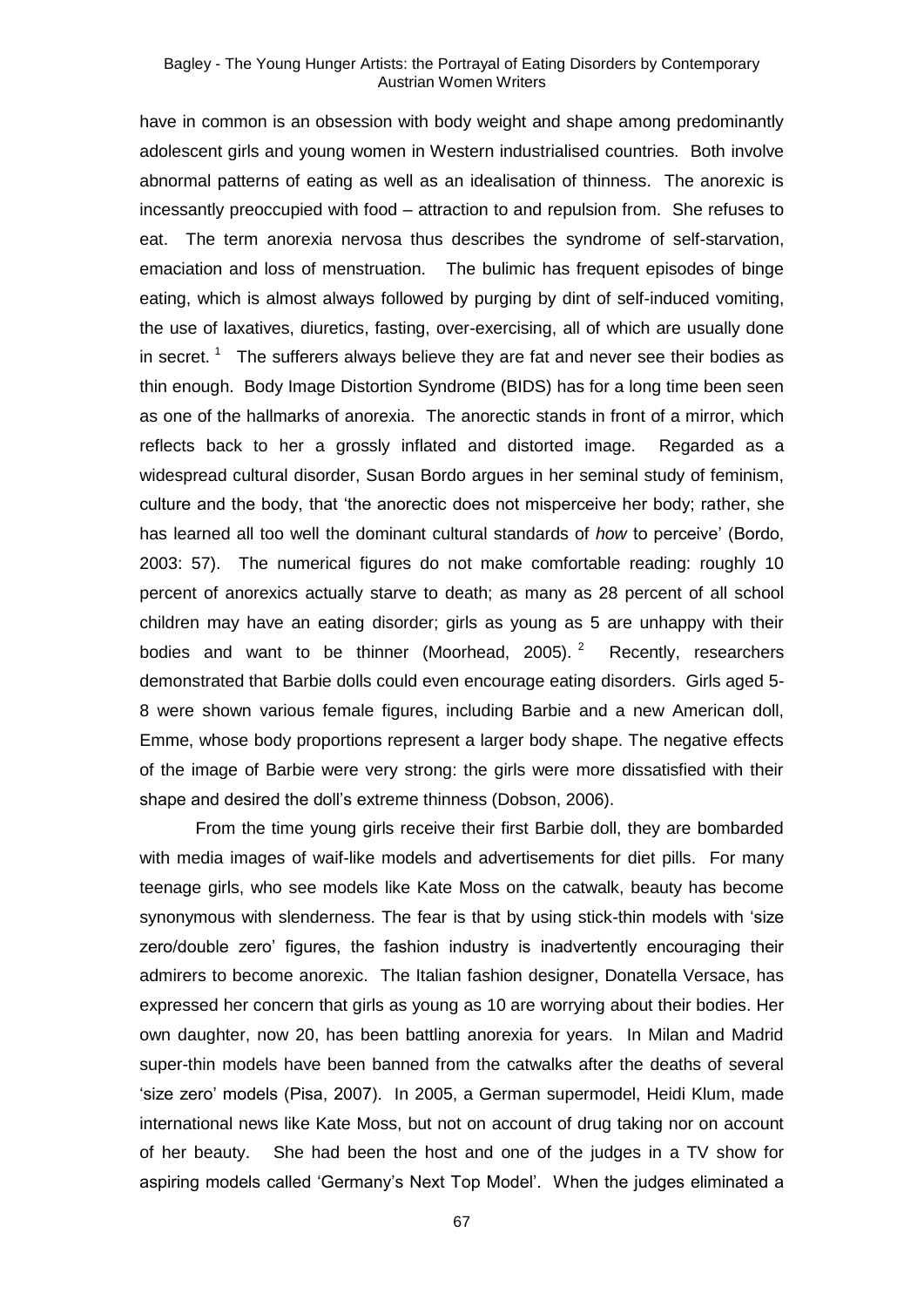number of girls in the first round on the grounds they were too 'plump', though none weighed much more than 112lb, a debate erupted in the German and Austrian press about whether anorexia had become a 'status symbol' and being thin was on the same level as success and recognition (Campbell, 2006). Around the same time, the children's author, J.K.Rowling, commented on her website that she did not want her daughters, aged 12 and 1, to become 'empty-headed, self-obsessed, emaciated clones', thus she was condemning a culture in which a 'toothpick' appearance is rated above almost everything else (Crew, 2006).  $3$ 

Furthermore, the ideal woman's body that is stressed by Western culture is thinner now than it has been at any other time in history. In 1908 archaeologists in Austria unearthed an 11 cm tall limestone figurine, dating back to the Stone Age, which is of a naked woman who has a hairstyle of parallel rows of curls, large breasts, stomach, hips, thighs and buttocks but has no face. $4$  Representations of women as voluptuously corpulent and fertile by painters such as Raphael and Rubens were the norm for many years. However, a new standard of beauty began to emerge by the 19th century with the image of thinness and pale skin being lauded. In Austria, Elisabeth, the last Empress, born in 1837 and killed in 1898, better known as Sissi, was writing in her diaries about her afflictions which came to be known as the ‗Sissi-syndrome' and were indicative of anorexia nervosa. Though not yet known to the general public, the term had just appeared in 1874 in British and French medical journals and was being linked to hysteria.<sup>5</sup> At the turn of the 20<sup>th</sup> century, the Austrian artist, Gustav Klimt, who was becoming renowned for his portrayals of the sexuality and beauty of women, painted an anorexic woman. Entitled "Nagging Care" the figure is that of a solitary woman, who appears to be holding within herself her own pain and suffering.<sup>6</sup> Just twenty years later the agony of anorexia had turned into a fashion statement, when the 'flapper' look came into fashion alongside the Women's Movement. Asexual images of women appeared to mirror increased social status and freedom. The curvaceous body was disappearing and only made a fleeting appearance in the post-war era in the shape of women such as Marilyn Monroe. She exemplified the dominant ideal of female beauty and at the peak of her popularity was often described as 'femininity incarnate', 'femaleness embodied'. By the early 1960s there developed another trend of the idealisation of thinness as epitomised by Twiggy, and thereafter a byword for super-skinny models.<sup>7</sup> It cannot be a coincidence that at the same time eating disorders were becoming epidemic and were a predominantly feminine issue.  $8$  With the second wave of the Women's Movement this cult of thinness was being attacked by feminists. In *Fat is a Feminist Issue* (1978), a pioneering work on the links between sexual politics and female

68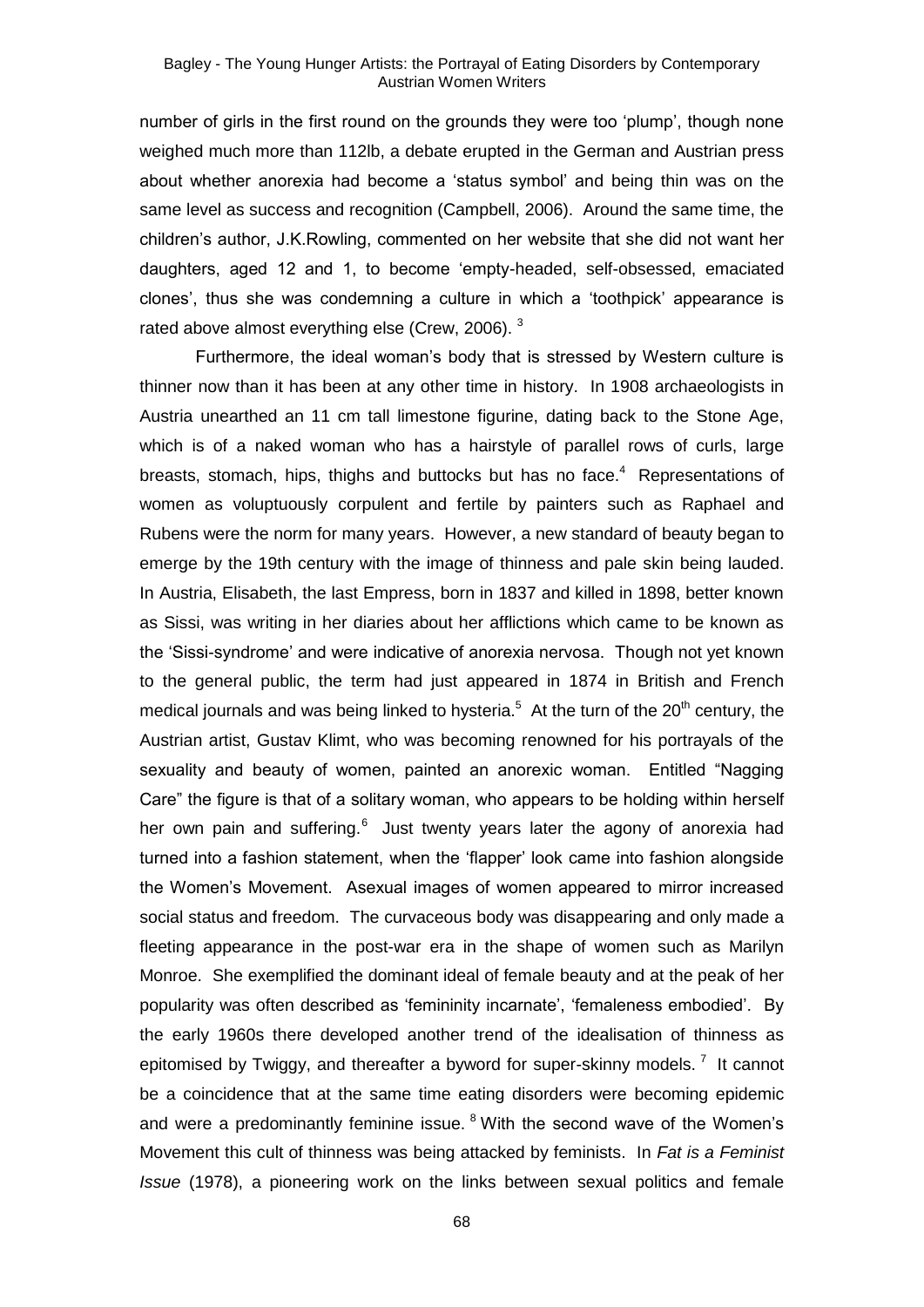diets, Susie Orbach notes that 'this bird-like eating is a reflection of a culture that praises thinness and fragility in women' (Orbach, 2006:153) and that three decades later, 'the preoccupation with thinness and beauty (...) has recently been joined by another fixation: the rising rate of obesity' (Orbach, 2010: 4). Her studies, along with those of Susan Bordo and Kim Chernin, explore the gendered aspect of modern 'eating pathologies' as well as the admiration and astheticisation of slimness. $9$ 

Paradoxically, the two narratives discussed here, originate in a country famous for its cakes and pastries. The continental confiserie is in every Austrian town, the coffee houses of Vienna are legendary. Yet around 200,000 Austrian women have had an eating disorder at least once in their lives; at least 6,500 women aged 20 –30 suffer from bulimia and 2,500 girls between the ages of 15-20 are anorexic [\(www.praevention.at](http://www.praevention.at/)). Much of the recent literature on eating disorders argues for a cultural interpretation, for, as Bordo points out, 'the unique configurations (of ethnicity, social class, sexual orientation, religion, genetics, education, family, age, and so forth) that make up each person's life will determine how each *actual* woman is affected by our culture' (Bordo, 2003:62). In order to understand what drives the young female protagonists featured here to abuse their bodies in such a way, it is necessary to explore how the authors depict family and social pressures.

As Marie in Mitgutsch's *Punishment* sees her 14-year-old daughter maturing physically, the eventuality of separation becomes threatening and imminent. Vera, sensing her mother's resentment, goes on an eating binge so that she becomes the fattest girl in her class. She thereby pleases her mother because her fatness proves to the rest of society that her mother has been feeding her well – a sign of care and attention, of being brought up well. Here eating disorders clearly signal this young girl's insecurity with herself, which becomes transposed into insecurity with her body, since she eats compulsively to oblige her mother. In *The Anorexic Experience* Marilyn Lawrence, one of the most widely read feminist writers on anorexia, notes that

> one of the central elements in anorexia is the tendency to want to please and to comply with other people's expectations. It is when complying and pleasing others becomes incompatible with the demands of real maturity and autonomy that anorexia tends to occur (1984: 85).<sup>10</sup>

Vera continues this pleasing orientation for seven years after her mother's death, this time in her relationships with men, describing herself as 'a female hunger artist, an erotic corpse, (...) an obedient victim' (P.155-156).<sup>11</sup> Like the European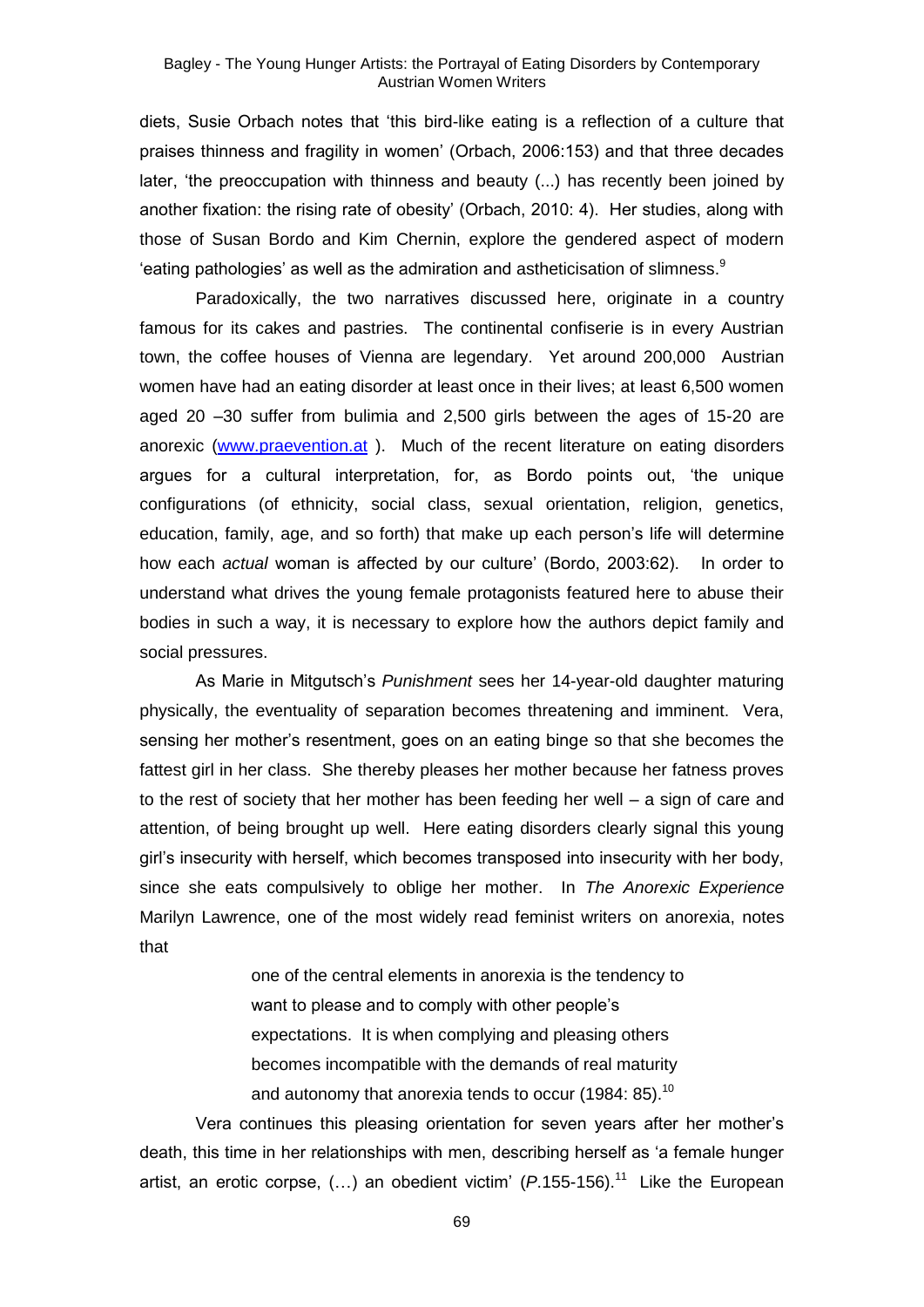hunger artists, who were almost exclusively male and whose popularity reached its peak at the end of the 19<sup>th</sup> century, she embodies a spectacle of hunger, which is centred on suffering and pain.<sup>12</sup> Unlike those hunger artists, she is not going without food as a form of theatrical spectacle and starving herself for public entertainment and amusement. As Sigal Gooldin explains 'one can point to some resemblance between the Hunger Artist spectacle and that of the contemporary anorexic. Both, so it seems, display the disciplined self, a self whose production inevitably involves suffering' (Gooldin, 2003: 50). In Franz Kafka's short story "A Hunger Artist", written in 1922 and published in a collection of stories, also entitled *A Hunger Artist* in 1924, the year he died, he portrays such a character. This professional faster locks himself in a cage to starve for the amusement of an audience at a time when Hunger Artists are no longer in vogue. Here the hunger artist starves in the doomed effort to perfect hunger as a work of art. In 2002 animator Tom Gibbon made a 16-minute film version of the short story, portraying the performer whose art is determined by his refusal to eat. Historically, fasting per se was also seen as politically correct based on its protest value. Nowadays stunts, such as David Blaine's 44 days without food in a suspended glass box in London in 2003, are seen by many as distasteful and have lost any protest value by becoming a stunt.  $13$  In Mitgutsch's text the outcome of self-starvation has an ironic twist: Vera's body becomes so emaciated that she looks more and more unfeminine, her menstruation stops and her body shape turns into that of a boy. Not only does this transformation suggest a defence mechanism in that the daughter feels untouchable and out of the reach of hurt, but it also satisfies her mother, whose apparent control over her daughter's mind and body is consequently assured. Her childish dependency is further symbolised by her childlike body:

> I looked at my boyish figure in the mirror: breasts gone, hips gone, period gone. The aggravation had been removed; now she could love me again, let me sit on her lap; I was a child again and she could no longer feel threatened. She had won; I had given in. She could have my sexuality in return for a little slice of love that left me hungry.  $(P. 154)^{14}$

Psychologists identify the characteristics of anorexics as being oversubmissiveness, lack of self-assertion and an extremely low self-esteem, which are all true of Vera. They also describe the mothers as being dominant and having an emotionally intense but ambivalent relationship with their daughters, whilst the fathers tend to be passive and detached from the family (Rohrbaugh, 1981). Mitgutsch's novel aligns itself with this view. Due to her father's lack of influence on

70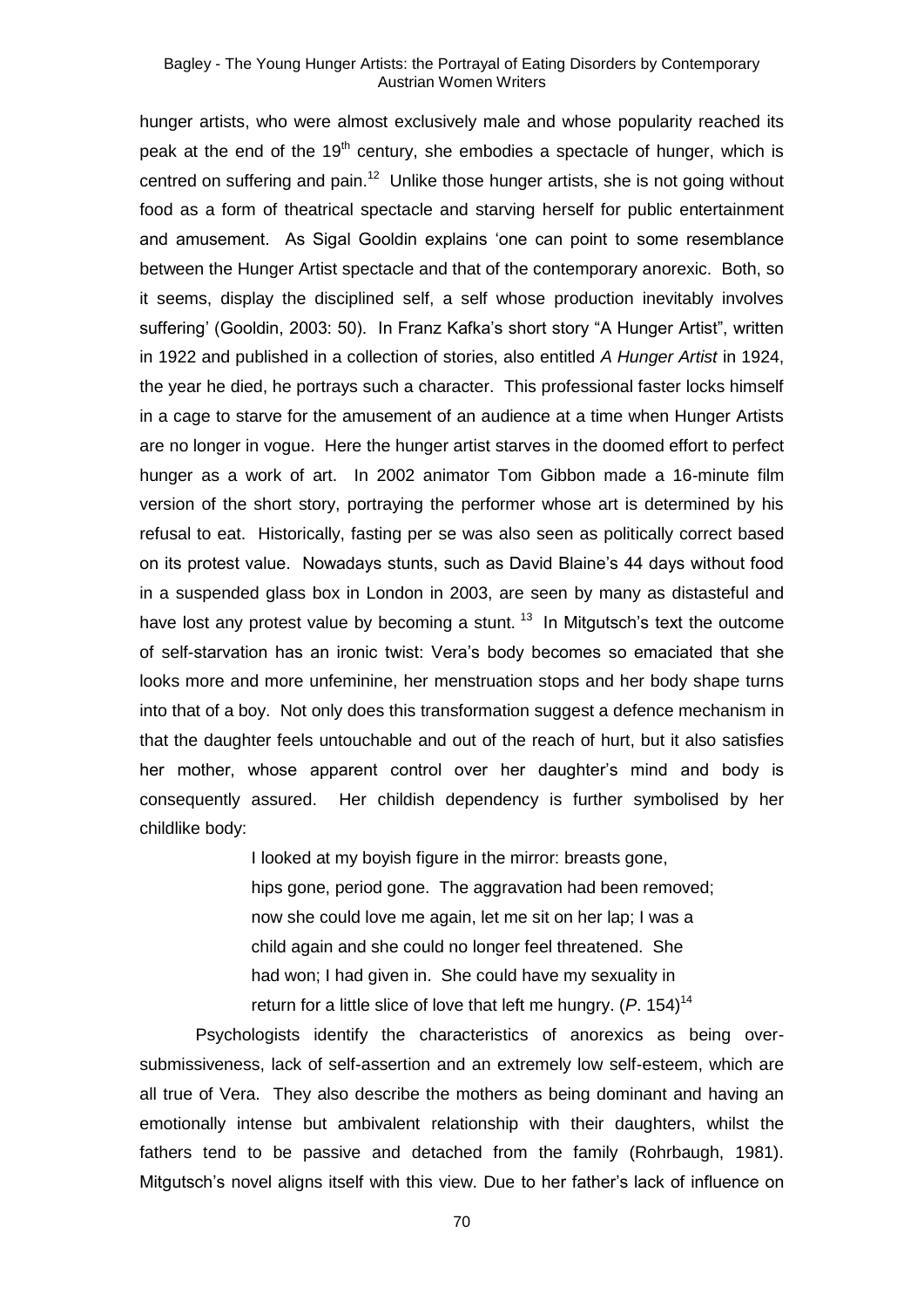her upbringing Vera has no need of a man in her life, especially after the father of her own child walked out on her when her baby was born. Her inability to love and be loved is reflected in the adult daughter's contempt for the men who do enter her life in that she changes her 'lovers like shirts' (*P*.100) and expects the relationship to be violent, since she had been brought up to understand punishment as a sign of love. Mitgutsch clearly provides the 'perfect' psychological case study of an anorexic/bulimic daughter, who like other girls and women in a similar position, dominated by depression and anger, 'internalise all their anxiety and distress and experience it via their bodies' (Sadgrove, 1992: 31). When this daughter's overeating is also taken into account, it is impossible not to reach the same conclusion as feminist therapist Mira Dana about women's eating disorders, namely that they are the 'effect of the mother's failure to validate her daughter's need' (Sayers, 1992: 13). This is because

> it is our mothers who normally feed us when we are children, so any abuse of food can be read as a powerful communication about our nurturing. (…) Overeating may express a great need for parental attention which might have been scanty. And starving and stuffing also act on the body's biochemistry in a way that temporarily relieves emotional stress (Sadgrove, 1992: 31).

Sometimes the refusal to eat is regarded as an act of rebellion against the suffocating mother but this is not the case in Mitgutsch's novel, where the daughter eats/does not eat in an almost sacrificial manner and perpetuates the act of punishment, a ‗continuous self-punishment' (*P*. 156), thereby self-imposing her mother's will.

Written in 1998, 13 years after *Punishment*, Helene Flöss's *Dürre Jahre (The Lean Years)* is the contemporary story of a young girl's battle with anorexia nervosa.<sup>15</sup> Flöss's story provides a different and more detailed explanation of the symptoms and causes of this eating disorder because the reader is privy to Dali's thoughts and experiences 'with her' her pain and suffering from the age of 15 to 22 and sees how her weight drops from 60 to 34 kilos. These seven years of selfstarvation, which she also refers to as her 'dead years' (DJ, p.76), graphically illustrate Dali's all consuming, daily calorie counting and her isolated existence. She is in a state of depression, mourning not only the sudden death of her father three years earlier but also the death of her own baby who lives just three days. Her memories of her father are all linked to food: she used to eat off his plate. An

71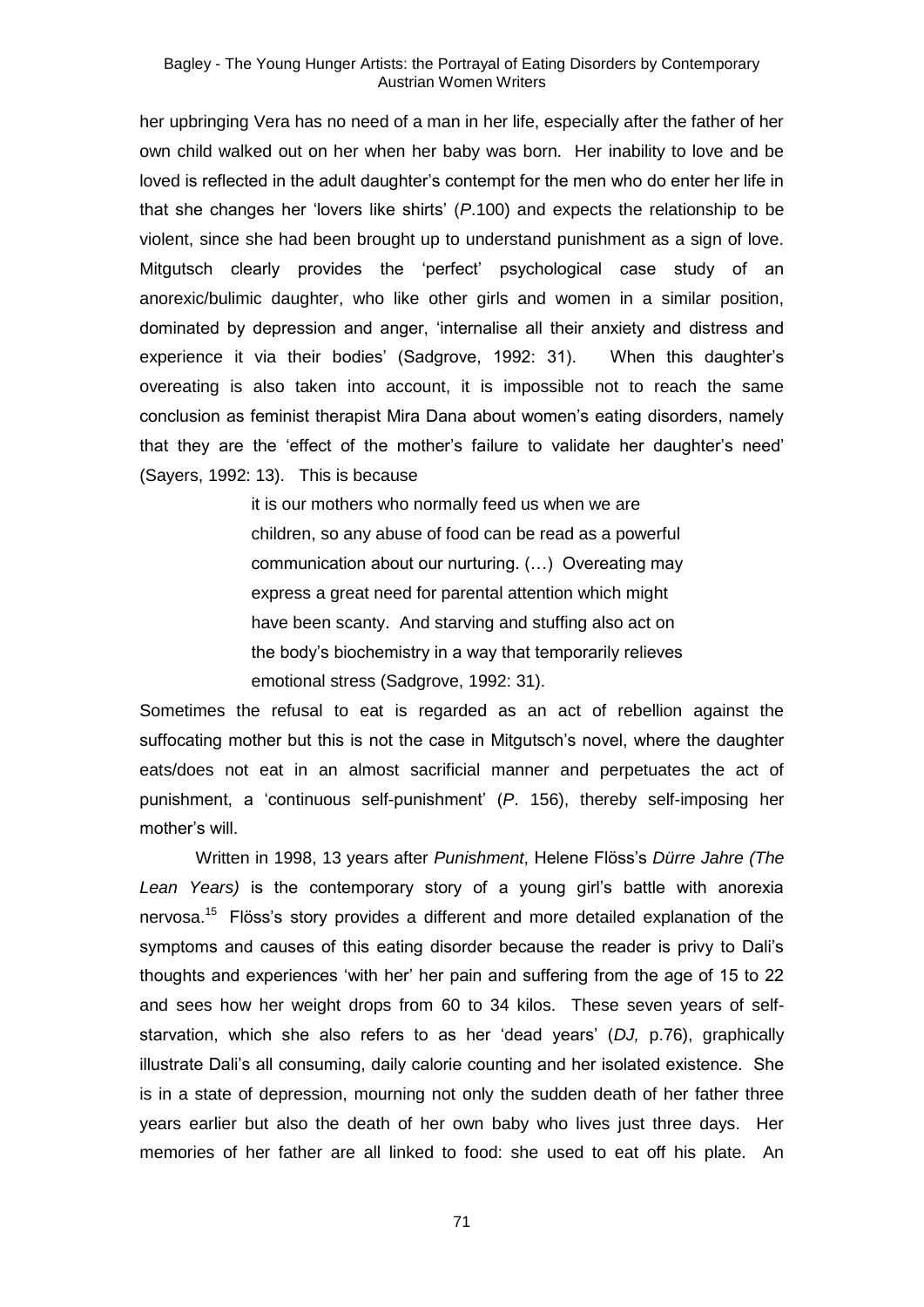imaginary dialogue with him runs throughout the text. Being the cleverest girl in class and achieving excellent grades means making her father proud.

Like Mitgutsch's Vera, she also loses herself in her books and studies hard to ignore her hunger pangs and, like other anorexics, this 15-year-old over-exercises, swimming, running and skipping for hours each day during the holidays. Those around her unwittingly provide role-models, for example the Italian countess for whose children she is an au-pair and whom she describes as a dainty little bird which she too wants to be; yet she has to cook for the family, particularly popular are Austrian desserts and cakes. When she is taken to see the Pina Bausch dance company, she envies the lean bodies of the dancers, whom she also compares to birds.<sup>16</sup> There are those around her who unwittingly put pressure on her, for example, her boyfriend who is impressed by her slim and fit physique; or her schoolfriends, a class of only slim girls, whose reaction to her weight increase to 54 kilos after an enjoyable summer, when she was too busy working as a nursing assistant in a clinic to think of her dead father, is "Oh God, Dali, what do you look like! What a shame! How much weight have you put on?" (DJ 41). Yet before this brief weight gain at the age of 16, when she weighed 41 kilos, she had felt half dead, her rings were falling off her fingers, her shoes were dropping off, her breath smelt of ammonia, her periods stopped, hair was growing on her cheeks and she constantly felt the cold despite layers of clothes.  $17$  Her daily ration was 500 calories: usually one apple, which she cut into eight pieces and ate one at a time on the hour after classes.

To keep her eating habits a secret, Dali invents a variety of excuses: at the weekends she tells her mother, she is staying with her boyfriend, she tells him that she is at her mother's. In fact, she shuts herself away in the room she rents as a lodger. Behind the locked door she feels safe and saved: nobody can reach her. Even though meals are included, she repeatedly tells her landlady that she has just eaten or she has a stomach upset, hence her weight loss. At 39 kilos she dreams only of food and drinks three litres of tea a day but nothing can still her hunger; at 34 kilos she becomes unconscious and awakes in a psychiatric ward where she is drip fed 4000 calories a day. Her turning point is the shock she experiences on seeing herself, her 40-kilo-body, on video, now a case study for medical students. This is no longer the mirror reflecting back a distorted body image.

In this literary text, Flöss's focus on the consequences of self-starvation is hard-hitting for her protagonist and her readers. Anorexia is not to be seen as a fashionable illness. Ironically, it is only when Dali becomes a spectacle for others on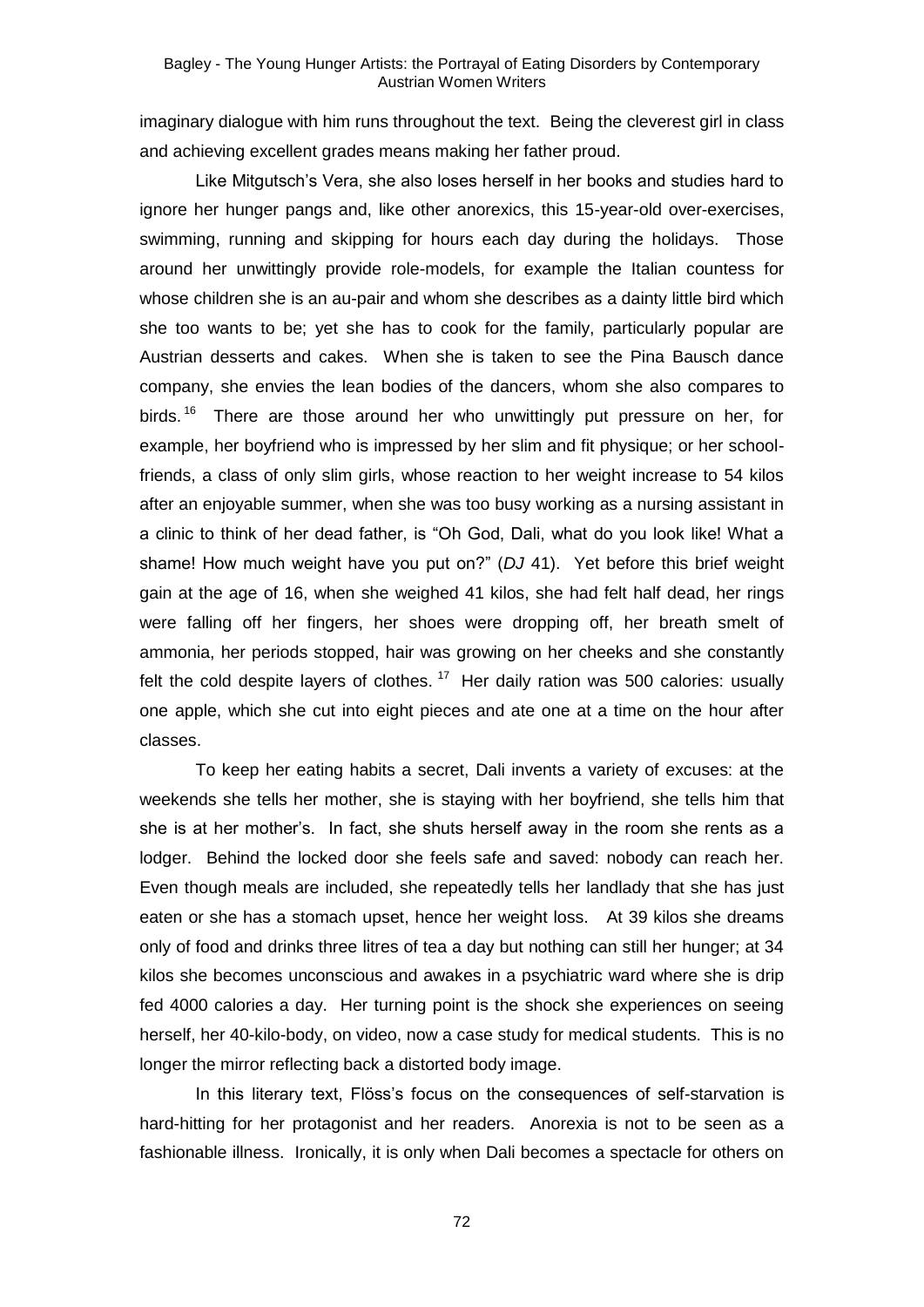video, and is able to gaze at herself on film, that she begins to comprehend the impact of starvation on her body. She unwittingly becomes a modern hunger artist.

Commenting on the contemporary mania about dieting, thinness and food control in advanced industrial societies, Richard A Gordon suggests that anorexics and bulimics ‗utilize these cultural preoccupations as defences that enable them to escape from – and achieve some sense of control over – unmanageable distress, most of which revolves around issues of identity' (Gordon, 1990: 11). The satisfaction of control achieved over weight and food becomes very important if the rest of their life is chaotic and emotionally painful. In the two texts discussed here it is evident that eating disorders are a coping mechanism for both Vera and Dali during intensely emotional periods of their upbringing and education. Both weightgain and weight-loss are a silent yet visible expression of the hurt within.<sup>18</sup> By making food the focus of their adolescent lives these girls disguise their desperate need for love and understanding by hiding away from reality, hiding behind excuses yet conforming to the expectations of others. Through their fiction Mitgutsch and Flöss help us to understand further the causes and consequences of the two most prevalent eating disorders in Western cultures today. Their young hunger artists literally become paper-thin but by dint of their writing they continue to be 'gazed at' through being read.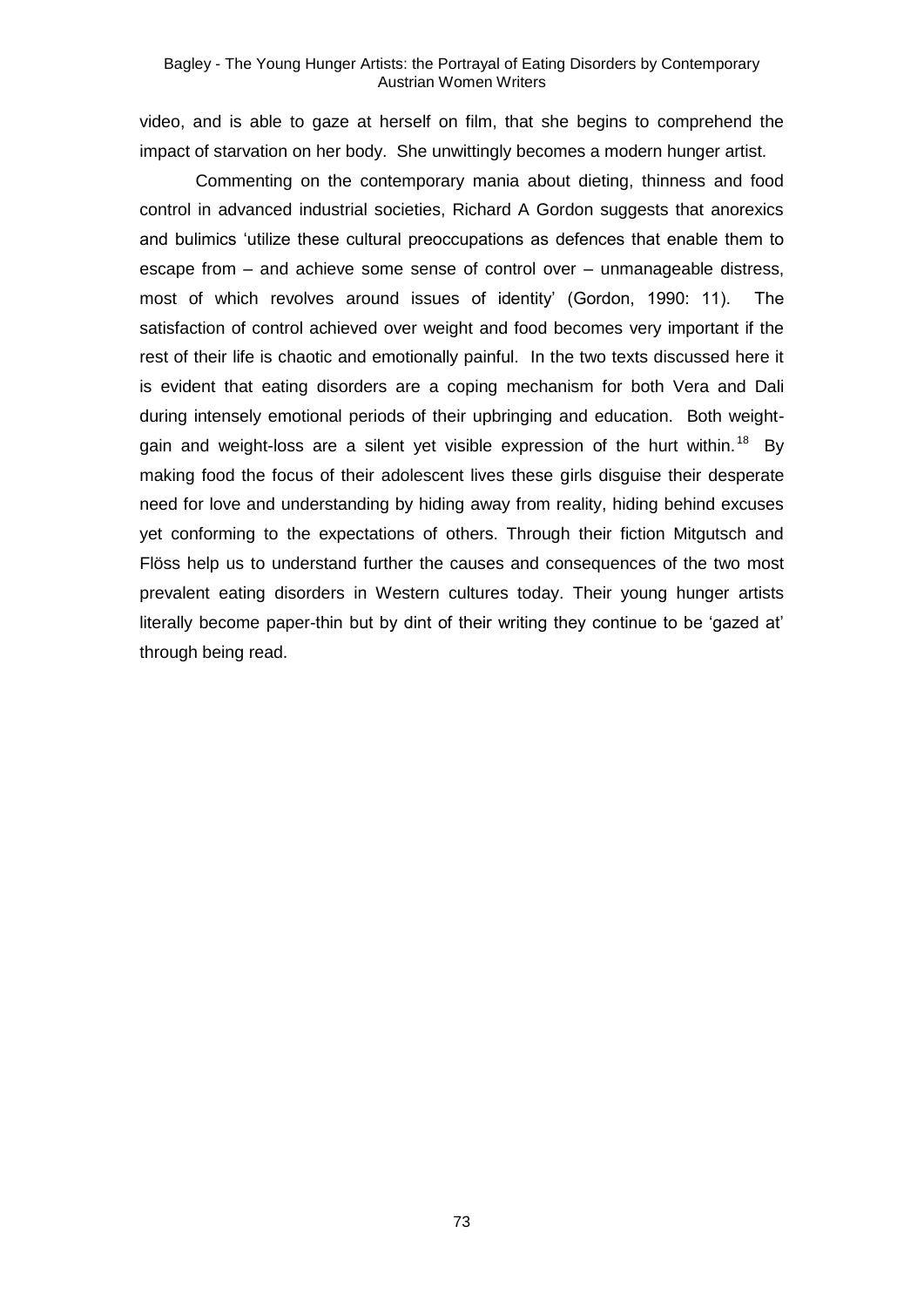I would like to express my gratitude to the anonymous external reviewer's insightful and helpful comments.

1

 $1$  There are variants on the theme, such as 'anorexia atheletica', which describes sufferers who play sport excessively. Ironically, obsessive exercise causes others to assume the person must be healthy. Just a decade ago an American doctor, Steven Bratman, coined the term ‗orthorexia' and applied it to those individuals, who became emaciated as a result of a pathological fixation on eating proper, quality food, e.g. raw foodism. For further details, see Bratman's website at [www.orthorexia.com.](http://www.orthorexia.com/)

<sup>2</sup> Researchers from Flinders University in Australia interviewed 81 girls aged between 5 and 8 and found that nearly half wanted to be thinner and would go on a diet if they gained weight (Moorhead, 2005).

<sup>3</sup> Candida Crew's own account about her struggle with food and dieting, entitled *Eating Myself*, was published by Bloomsbury in 2006.

<sup>4</sup> Venus of Willendorf is one of the most famous archaeological finds in Austria. The sculpture is exhibited in the Museum of Natural History, Vienna.

<sup>5</sup> 'Anorexia nervosa' was first coined by the English physician, William Gull, in his article for the London medical journal *Transactions of the Clinical Society*, 7:22 1874. Bulimia nervosa was given a name only in 1979.

 $6$  Klimt's 'Nagender Kummer' (1902) is the last of three sets of characters forming the middle panel of his Beethoven frieze, entitled ‗Die Sehnsucht nach Glück'. The frieze, which focuses on the female body, was created for the 14<sup>th</sup> exhibition of the Viennese secession in homage of Beethoven and his 9<sup>th</sup> Symphony.

<sup>7</sup> One of the first models blamed for eating disorders, Twiggy was the nickname given to Lesley Hornby for her waif-like figure. Today she puts the blame on Hollywood actresses for the new size-zero trend.

<sup>8</sup> For a more detailed overview of changing fashions see Bridget Dolan and Inez Gitzinger (eds) (1994), *Why Women? Gender Issues and Eating Disorders* (London, New Jersey: Athlone). A worrying current trend is the existence of websites and chatrooms, which present eating disorders as a lifestyle choice. The users of 'pro-anorexia' sites encourage each other to starve and purge, even holding weight loss competitions and posting pictures of their own emaciated bodies. Devotees refer to them as pro-ana/mia and wear a red bracelet as an underground signal linking anorexics.

<sup>9</sup> Chernin's feminist/cultural analysis of eating disorders stresses the intersection of culture with family, economic, and historical developments together with psychological constructions of gender. This is reiterated in her later work *The Hungry Self: Women, Eating and Identity* of 1985 (New York: Harper and Row).

<sup>10</sup> Grace Bowman, the author of A Shape of My Own (2006), refers to anorexia as her ‗security blanket', which is an apt description for the two portrayals here. She also notes that many anorexics want to please their parents and be universally liked. See Candida Crew, 'I've worried about not being thin my whole life', *The Independent*, 9 April 2006.

<sup>11</sup> First published in English in 1987 in America under the title *Three Daughters*. Quotations here are taken from the British edition *Punishment,* of 1988. Abbreviated to *P* with pagination in brackets.

 $12$  Whilst Hunger Artists were a phenomenon of the 19<sup>th</sup> century, they are documented from as early as the  $17<sup>th</sup>$  century. They were a popular medium of entertainment, performing an emaciated body in the carnivalesque context of European amusement culture' (Gooldin, 2003: 45). These particular performers were usually men. The phenomenon of fasting has been predominantly female and dates back to  $13<sup>th</sup>$  century saints (anorexia mirabilis), which contrasts with the secular self-starvation of contemporary women. The socio-cultural context is of course of importance to both forms. In the  $18<sup>th</sup>$  and  $19<sup>th</sup>$  centuries fasting women continued to have a miraculous status, whilst their male counterparts performed freak shows as Hunger Artists or Living Skeletons (see Gooldin for a detailed analysis). In terms of literature, male and female German authors were portraying wasting heroines from the late 18th century. An in-depth study is provided by Anna Richards in *The Wasting Heroine in German Fiction by Women 1770-1914* (2004). In her discussion of anorexia in literature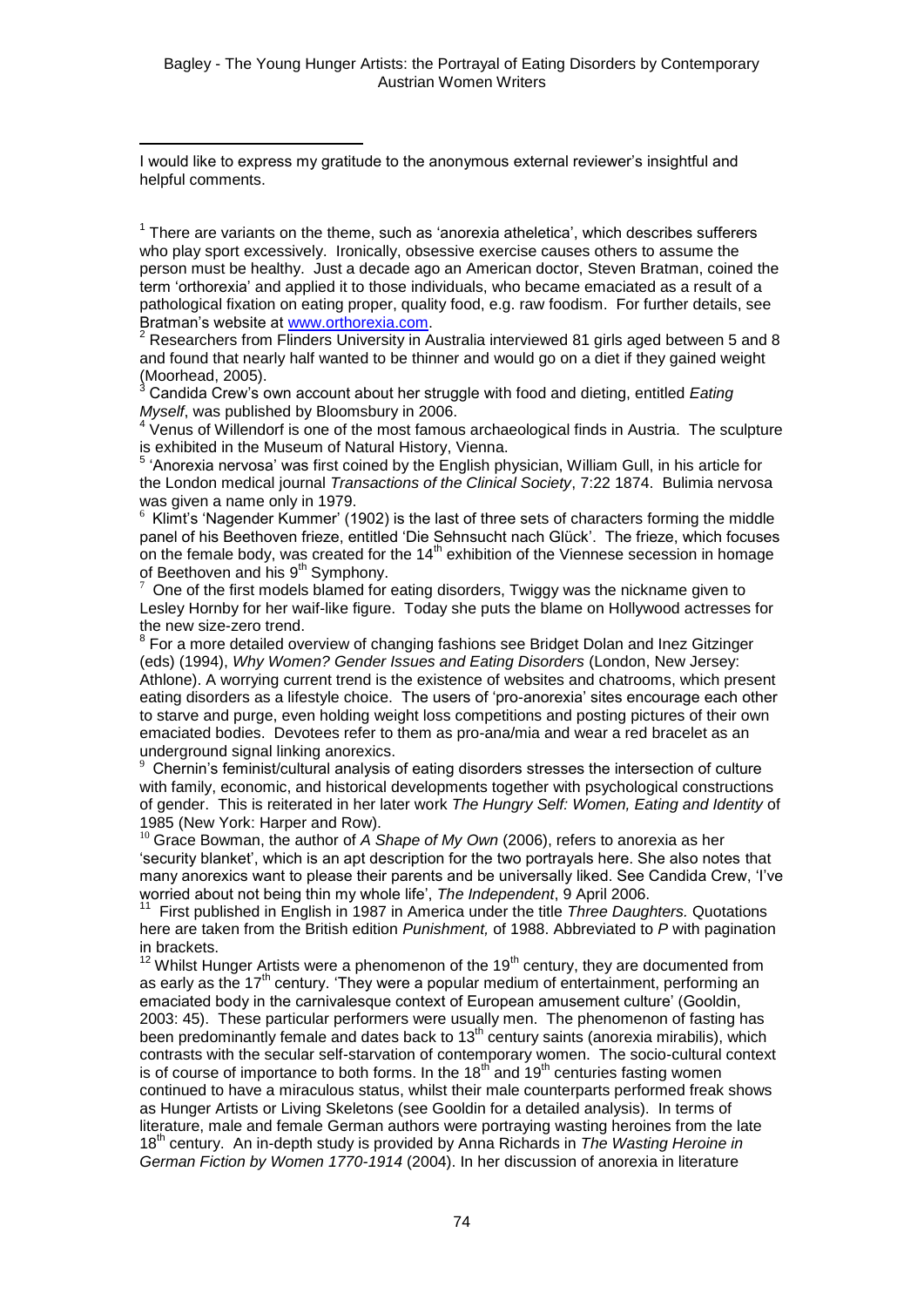Bettina Blanck analyses German women's novels from the early 1980s (Maria Erlenberger, Lore Berger and Katharina Havekamp).

 $13$  For a detailed study of how attitudes towards hunger have changed over the centuries, see Sharman Apt Russell's *Hunger: An Unnatural History* (2006).

 $14$  A different interpretation of the loss of the female form would be to see thinness as a symbol of social and sexual freedom, androgynous independence, self-discipline and selfworth. 'For some anorexics, the slenderness and loss of curves that result from dieting represent a triumphant transformation of the female figure into that of a preadolescent boy' (Gordon, 1990: 56).

<sup>15</sup> Herewith referred to as *DJ* with page numbers in brackets. There is no publication in English of this book, hence any translations are my own. Flöss was born 1954 in Brixen in South Tyrol, which is where her protagonist Dali also has her home. After the First World War South Tyrol was ceded to Italy and became an autonomous province. Flöss now lives in Burgenland and is considered an Austrian author.

 $16$  Pina Bausch was born in 1940 in Solingen, Germany. Once described as the wicked fairy of German ballet, she is today considered a national treasure. Most of her pieces deal with searching for love and intimacy. She frequently depicts violence, especially against women. She has often been called a feminist but refuses to be labelled as such. Recurring themes in her dance productions are loneliness, alienation, rejection and the struggle for self-identity. 17

 These physical symptoms are typical of anorexics: cessation of menstruation (amenorrhea), intolerance to cold, an extensive growth of downy body hair (lanugo), amongst others. See Rohrbaugh for further information.<br><sup>18</sup> Bessersh in 2005 quasasts that in addition t

 Research in 2005 suggests that in addition to the array of psychological and social factors, which give rise to anorexia, a deficiency in the mineral zinc may play a part (Briffa, 2005).

## References

<u>.</u>

Blanck, B. (1984) *Magersucht in der Literatur: Zur Problematk weiblicher Indentitätsfindung,* (Frankfurt: R.G.Fischer)

Bordo, S. (2003) *Unbearable Weight: Feminism, Western Culture, and the Body* (Berkeley, Los Angeles, London: UP California)

Briffa, J. Heavier Metal, *Observer*, 2 October 2005

Campbell, M. Klum's TV show 'promotes anorexia', *Sunday Times*, 5 February 2006

Chernin, K. (1981) *The Obsession: Reflections on the Tyranny of Slenderness* (New York: Harper and Row)

Crew, C. I've worried about not being thin my whole life, *The Independent*, 9 April 2006

Dobson, R. Skinny Barbie blamed over eating disorders, *Sunday Times*, 14 May 2006

Ellmann, M. (1993) *The Hunger Artists: Starving, Writing and Imprisonment* (Cambridge, Massachusetts: Harvard UP:)

Flöss, I. (1998) *Dürre Jahre,* (Innsbruck: Haymon)

Gordon, R.A. (1990) *Anorexia and Bulimia. Anatomy of a Social Epidemic*  (Oxford and Cambridge, USA: Blackwell)

Hartinger, B. Models um 23 Prozent leichter als ‗Normalfrauen', *der Standard*, 15 February 2006

Lawrence, M. (1984), *The Anorexic Experience*, (London: Women's Press) Meuret, I. (2006) Writing Size Zero: Figuring Anorexia in Contemporary World Literatures, pp.1-8, available at [www.inter-](http://www.inter-disciplinary.next/msc/hid/hid4/meuret%20paper.pdf)

[disciplinary.next/msc/hid/hid4/meuret%20paper.pdf](http://www.inter-disciplinary.next/msc/hid/hid4/meuret%20paper.pdf) (accessed 17 April 2007)